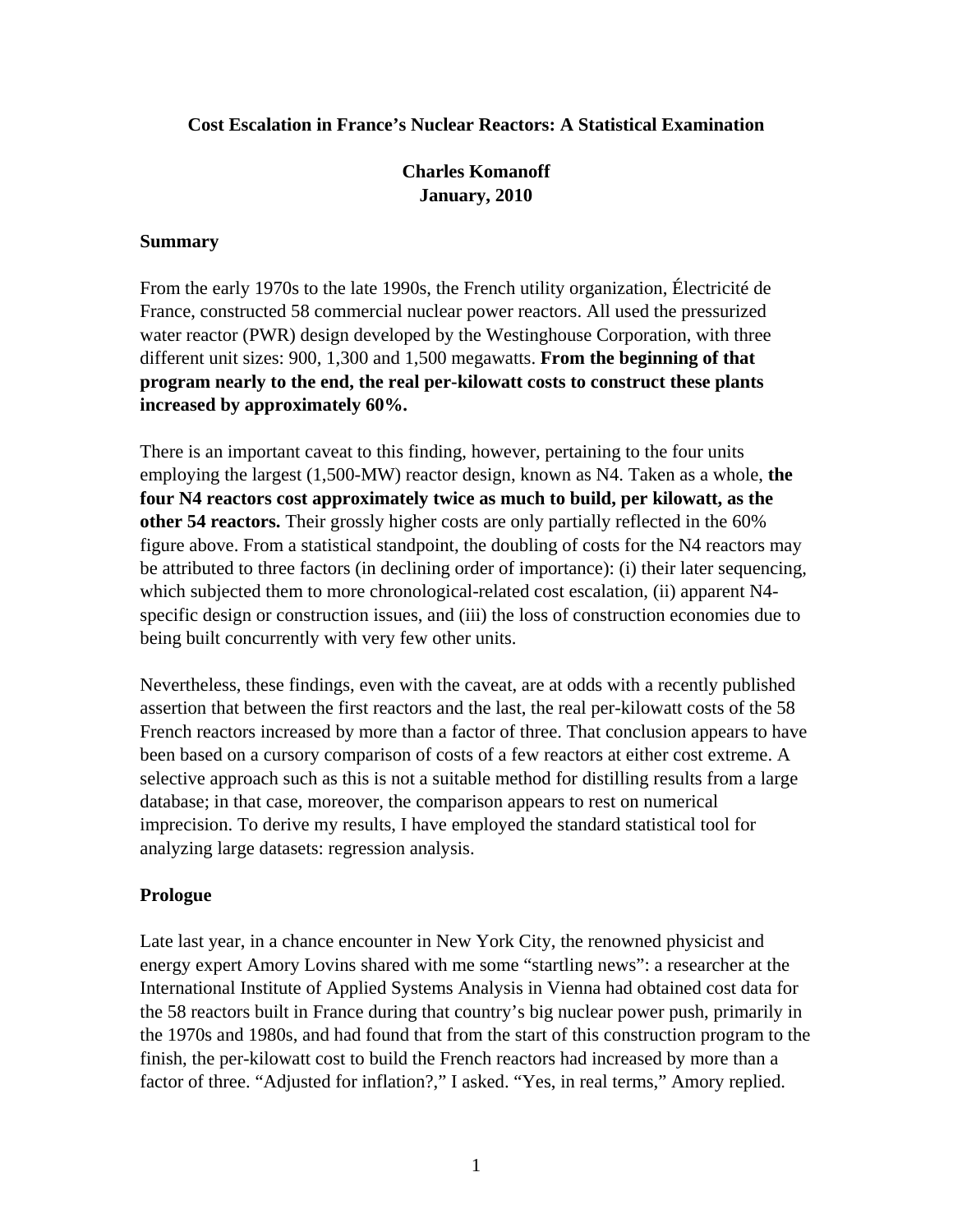The implication was immense. France had begun and completed a hugely ambitious nuclear power construction program, second in size only to the U.S. program, in a relatively short quarter-century. Unlike the American electric utility companies, which for the most part contracted plant design and construction to architect-engineering firms that in turn tailored each project to local site and grid conditions, while struggling to keep up with continually evolving regulatory criteria, the French utility, ÉDF, and reactor supplier, Framatome, had largely standardized their reactor designs. The two organizations had also maintained a cozy alliance with government regulators, fending off citizen intervention in reactor design, siting and licensing and generally making it difficult for the public to learn about emerging design defects and operational mishaps. Yet evidently neither the ability in France to duplicate engineering and manufacturing across dozens of reactors, nor the country's compliant regulatory process and supportive political culture, had kept the nuclear power cost-escalation virus at bay. That *was* startling.

Amory suggested that I get in touch with the researcher, obtain his data, and subject it to the same statistical treatment that I had done on U.S. nuclear costs thirty years ago. At that time, I put public-domain cost data for completed U.S. reactors on a consistent basis, and then showed, through rigorous statistical analysis, that their real per-kW costs had risen almost 2.5-fold in just seven years (1971 to 1978). As I summed it up in my 1981 book, *Power Plant Cost Escalation*, [1](#page-1-0) the increase in American nuclear costs was several times greater than for contemporaneous coal-fired plants; yet those were at least getting demonstrably cleaner, whereas throwing money at nuclear plants hadn't stopped the newest U.S. reactor, Three Mile Island Unit 2, from melting down disastrously in 1979.

### **The French Cost Data**

1

The IIASA researcher was Arnulf Grubler, a PhD engineer and part-time professor at Yale with a long list of books, articles and papers on energy policy and technological change. Arnulf had dug up a 2000 report commissioned by French Prime Minister Lionel Jospin that disclosed, for the first time, France's year-by-year expenditures to begin and complete 58 pressurized water reactors (PWRs) between 1971 and 1999.

The Jospin report didn't provide *individual* reactor cost data. Nevertheless, Arnulf was able to estimate them by artfully applying "characteristic time profiles of expenditures" on the reactors, which he gleaned from reports published in the late 1970s by the French utility, Électricité de France. The ÉDF documents showed a triangular cash-flow pattern between start and completion, with the expenditure rate peaking in the middle. Applying the best-fitting cash-flow shape and, presumably, adjusting it as necessary to ensure that the sum of the expenditures assigned to each reactor matched the yearly totals in the

<span id="page-1-0"></span><sup>&</sup>lt;sup>1</sup> Power Plant Cost Escalation: Nuclear and Coal Capital Costs, Regulation, and Economics, Van Nostrand Reinhold, 1981. Available for downloading from this link: [<http://www.komanoff.net/nuclear\\_power/>](http://www.komanoff.net/nuclear_power/).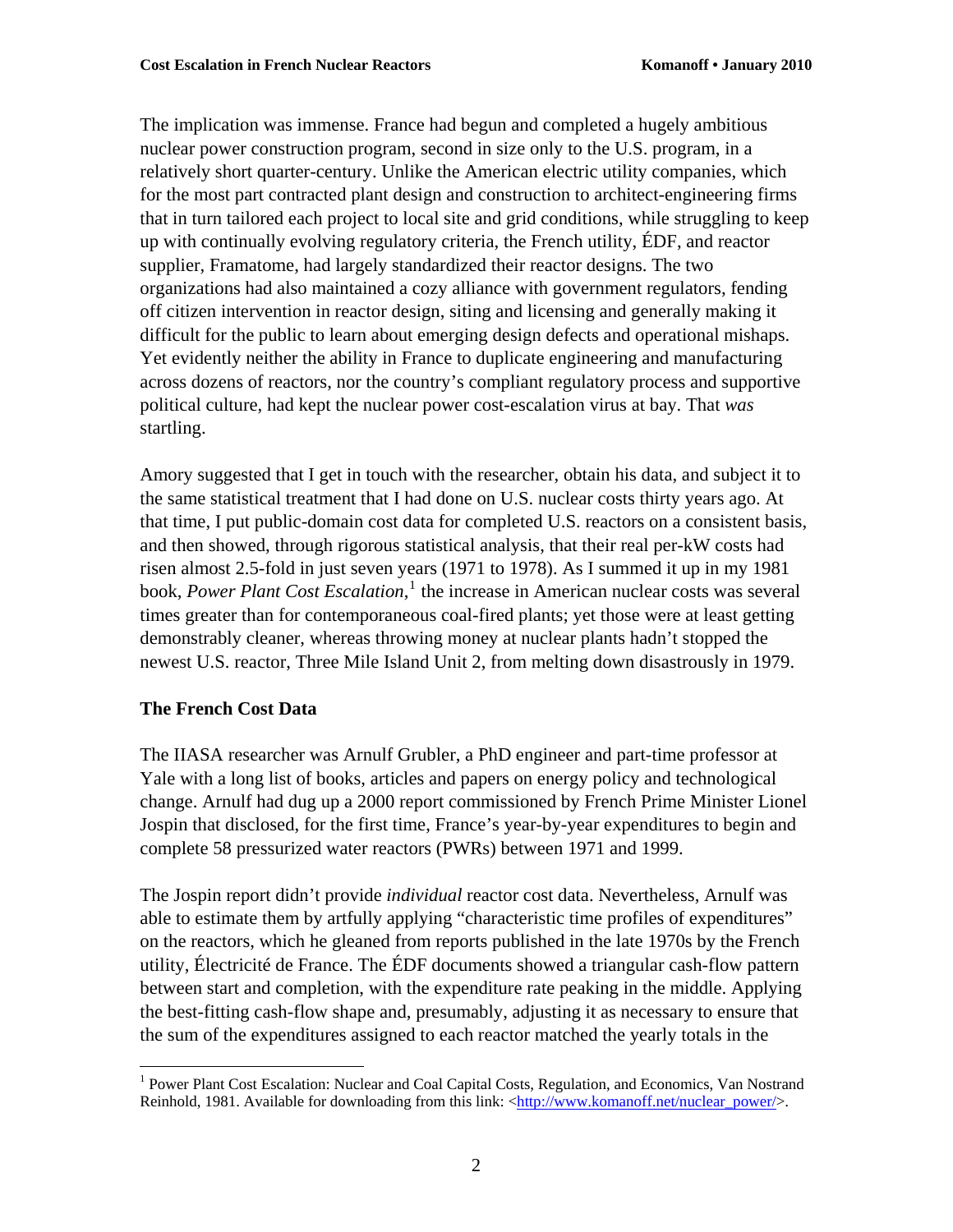Jospin report, Arnulf derived what could be termed *calculated* costs for each of the 58 PWRs.

With each plant's annual expenditures thus approximated, Arnulf converted the cash flows to constant 1998 francs, using the French GDP deflator. This step adjusted the data for inflation in the overall French economy, allowing plants built at different times to be compared on a consistent cost basis — as if each plant had been built at the price levels for commodities and labor that prevailed in France in 1998. Neither the original ÉDF sector-wide cost data nor Arnulf's calculated plant-cost data included interest during construction, further facilitating comparison of costs of plants built in different periods.

In effect, Arnulf's adjustment removed general price *inflation* in order to reveal the extent of reactor cost *escalation* embodied in increases in construction inputs (more labor-hours, materials, components, engineering effort) and/or price rises for these inputs that transcended general inflation. (This type of adjustment has long been standard practice in European electricity policy analysis, but had to be introduced to the U.S. in the late 1970s by analysts from outside the electricity industry, myself included.) Arnulf then divided each reactor's constant-money construction cost by the reactor's generating capacity, in kilowatts, producing 58 data points in "constant francs per kilowatt."

Arnulf hadn't published these records, but after I contacted him, he generously shared them with me.<sup>[2](#page-2-0)</sup> Since the data are proprietary, I reproduce them here only selectively to make key points and elucidate my statistical analysis. Given Arnulf's experience and probity, and seeing the care he took to assign the gross data to the individual reactors, I am confident that the 58-reactor database is adequately accurate.

# **French Reactor Costs — A Quick First Pass**

The 58 pressurized water reactors built by Électricité de France from the early 1970s into the 1990s fall into three groups:

- 1. 34 "CP" reactors, 900 megawatts (approximate) capacity, construction of which started between late 1971 and early 1981, a 9½-year period.
- 2. 20 "P4" reactors of 1,300 MW capacity, whose construction started over a 7-year period from late 1977 to late 1984.
- 3. 4 "N4" reactors, 1,500 MW each, construction of which started over a 7-year period from early 1984 to early 1991.

<span id="page-2-0"></span> $\overline{a}$  $2^2$  The data are discussed in A. Grubler, "An assessment of the costs of the French nuclear PWR program 1970–2000," Interim Report IR-09-036, International Institute for Applied Systems Analysis, Oct. 6, 2009. Available at <[www.iiasa.ac.at/Admin/PUB/Documents/IR-09-036.pdf>](http://www.iiasa.ac.at/Admin/PUB/Documents/IR-09-036.pdf).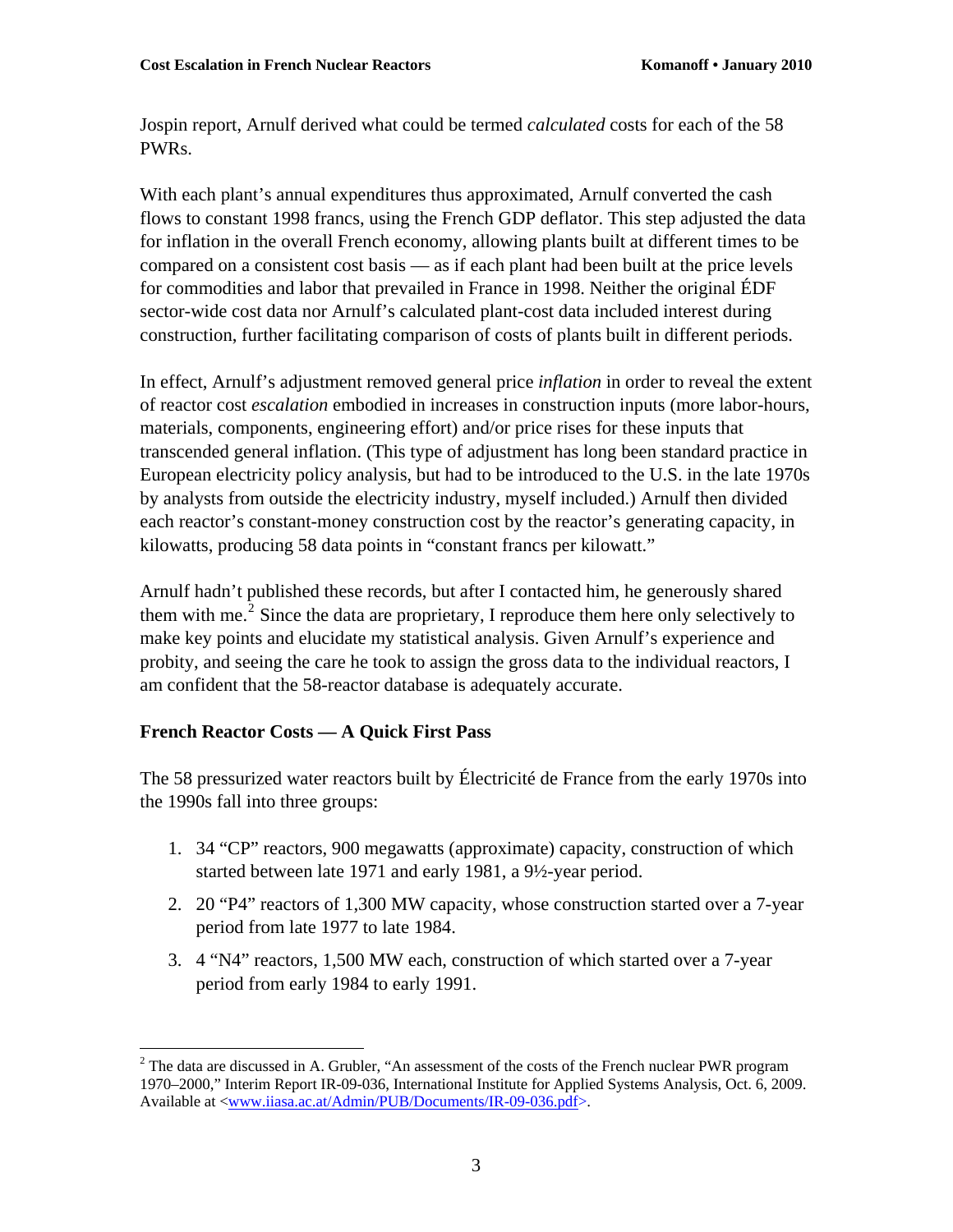As Table 1 makes clear, the average costs of the first two groups of reactors differed only modestly, by around 20%. That is many times less than the cost difference between either group and the last, the 1,500-MW class reactors. This small group, comprising just four units, averaged 112% higher costs per kW than the 900-MW group and 76% more than the 1,300-MW group.

| <b>Reactor Category</b> | N  | <b>First Start</b> | <b>Last Start</b> | <b>Min Cost</b> | <b>Max Cost</b> | <b>Mean Cost</b> |
|-------------------------|----|--------------------|-------------------|-----------------|-----------------|------------------|
| CP (900 MW)             | 30 | 1971.8             | 1981.2            | 5,843           | 7.301           | 6,355            |
| P4 (1,300 MW)           | 24 | 1977.7             | 1984.8            | 6.627           | 10.163          | 7.665            |
| N4 (1,500 MW)           |    | 1984.0             | 1991.3            | 10,947          | 17.499          | 13,460           |

**Table 1: French PWR Costs (in 1998 French Francs / kW)** 

Dates denote start of construction and are in decimal equivalents, e.g., 1971.8 denotes Septem[be](#page-3-0)r 1971. Note that in mid-1998 the currency conversion rate was approximately 6.1 French Francs to one U.S. dollar.<sup>[3](#page-3-0)</sup>

It is only a slight simplification to say that France's per-kW nuclear plant costs roughly doubled from the first 54 reactors to the last four. This apparent doubling of costs is significant, and its reasons cry out for investigation. But limiting quantitative observations to this observation would obscure important nuances within the underlying averages. It would also leave unanswered more crucial questions: the annual rate of cost escalation in the French nuclear program, and the extent of escalation for the program as a whole.

# **French Reactor Costs — A Second Pass**

The standard statistical technique for distilling trends from a data set is "regression analysis," specifically multiple or multivariate regression analysis. Regression analysis is best described as a means of correlating an observed, dependent, "outcome" variable with one or more independent (and possibly causal) variables simultaneously. This process, which used to require specialized statistical software but can now be performed with standard spreadsheet programs, yields a formula quantifying the contribution of each independent variable to the predicted outcome. It "reports" not just the magnitude of each correlation but its statistical significance — an assessment of whether the correlation might have been a random occurrence as opposed to the more interesting alternative that it reflects a systematic relationship.

Here, the dependent variable is reactor cost (in constant money) per  $kW$ .<sup>[4](#page-3-1)</sup> The independent variables I tested were those which I had reason to believe might be strongly

<span id="page-3-0"></span> $\overline{a}$ <sup>3</sup> The Federal Reserve Bank of New York's "Foreign Exchange Rates Historical Search" facility at  $\langle \frac{http://www.ny.frb.org/markets/fxrates/historical/}{http://www.ny.frb.org/markets/fxrates/historical/}$  yields, for July 1, 1998, a "noon buying rate" of 6.094 French francs for one U.S. dollar.

<span id="page-3-1"></span><sup>4</sup> More precisely, the dependent variable here is the *(natural) logarithm* of cost per kW. Specifying the cost as a logarithm enables the effect on costs of later construction starts (the first independent variable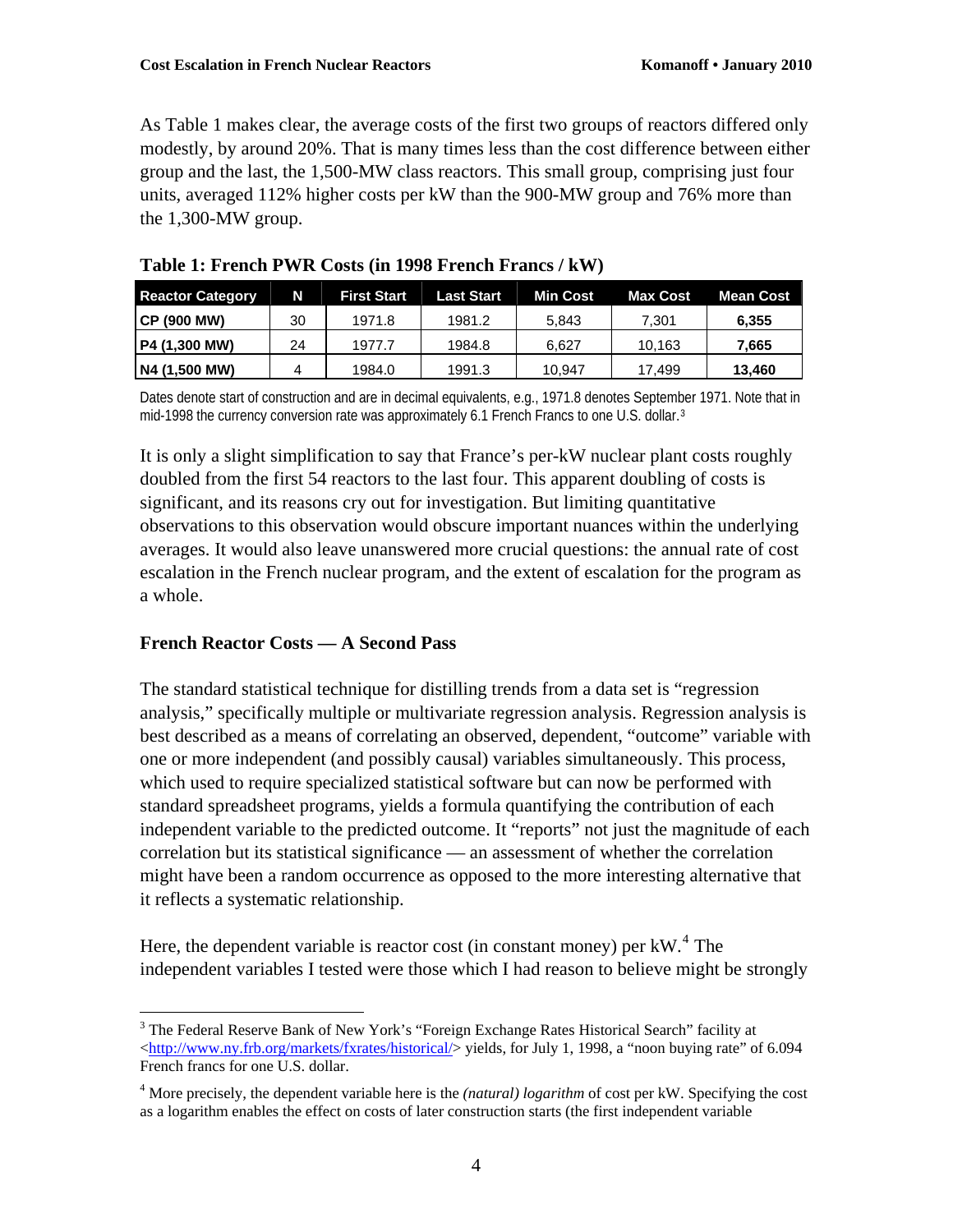correlated with reactor costs, and/or those whose exclusion might bias the correlations measured for other variables. (Note that while regression analysis renders a verdict on the validity of each possible independent variable, it cannot instruct the researcher as to which variables to test; that is up to the researcher's judgment and expertise, guided by substantive understanding of factors that might plausibly have an effect on the outcome.) Following are the three variables that met these conditions for the French reactor costs:

- 1. *Date of construction start* the hypothesis being that plants begun later might have been subject to progressively more elaborate and/or stringent design criteria that raised their costs.
- 2. *Number of reactor construction starts in that year[5](#page-4-0)* the hypothesis being that building many plants at once might have allowed per-plant savings, perhaps by freezing plant designs that otherwise were changing over time, perhaps through other savings in engineering, logistics or labor.
- 3. *Was the reactor an N4 (1,500-MW-class) plant*  Table 1 made clear that costs for these four plants were grossly in excess of most of the others (this is strikingly apparent in Figure 1, further below.) The regression method would reveal, statistically, the extent to which their higher costs were intrinsic to the N4 class, vis-à-vis that the plants came later (factor #1) and that they weren't built in groups (factor #2).

The regression analysis is easily implemented in Microsoft Excel. Following is the table of results and a discussion of their import.

| Variable                           | <b>Impact on Costs</b>                         | 95% Range       |
|------------------------------------|------------------------------------------------|-----------------|
| 1. Construction Start Date         | Costs increased 3.6% for each later year       | $3.1\% - 4.1\%$ |
| 2. No. of reactors begun that year | Costs fell 5.7% per doubling of reactor starts | $3.9\% - 7.4\%$ |
| 3. 1,500-MW (N4) Class?            | 25.6% higher cost if N4 (1,500-MW class)       | $15\% - 37\%$   |

**Table 2: Regression Results for French PWR Costs (per-kW, inflation-adjusted)**

95% (confidence) range denotes range encompassing "true" cost impact with 95% probability. Relatively narrow ranges shown indicate a high degree of confidence that each variable is actually correlated with reactor costs. R Square value for the regression equation is 93%, indicating that the three variables together explain (account for) an impressive 93% of variation among costs of the 58 reactors.

1. *Date of construction start* — This important result is the simplest to report: for each increase in the year in which reactor construction began (i.e., for each later year), reactor costs per kW increased by an average of 3.6% (in real terms).

 discussed directly below) to be expressed as a constant percentage increase rather than as, say, a constant additive amount, which would correspond to a declining percentage over time.

<span id="page-4-0"></span> $<sup>5</sup>$  This independent variable was specified as the (natural) log of the number of reactors, in order to allow its</sup> relationship to costs to be expressed as a constant percentage decrease per constant percentage increase in the number. (See previous footnote for context.)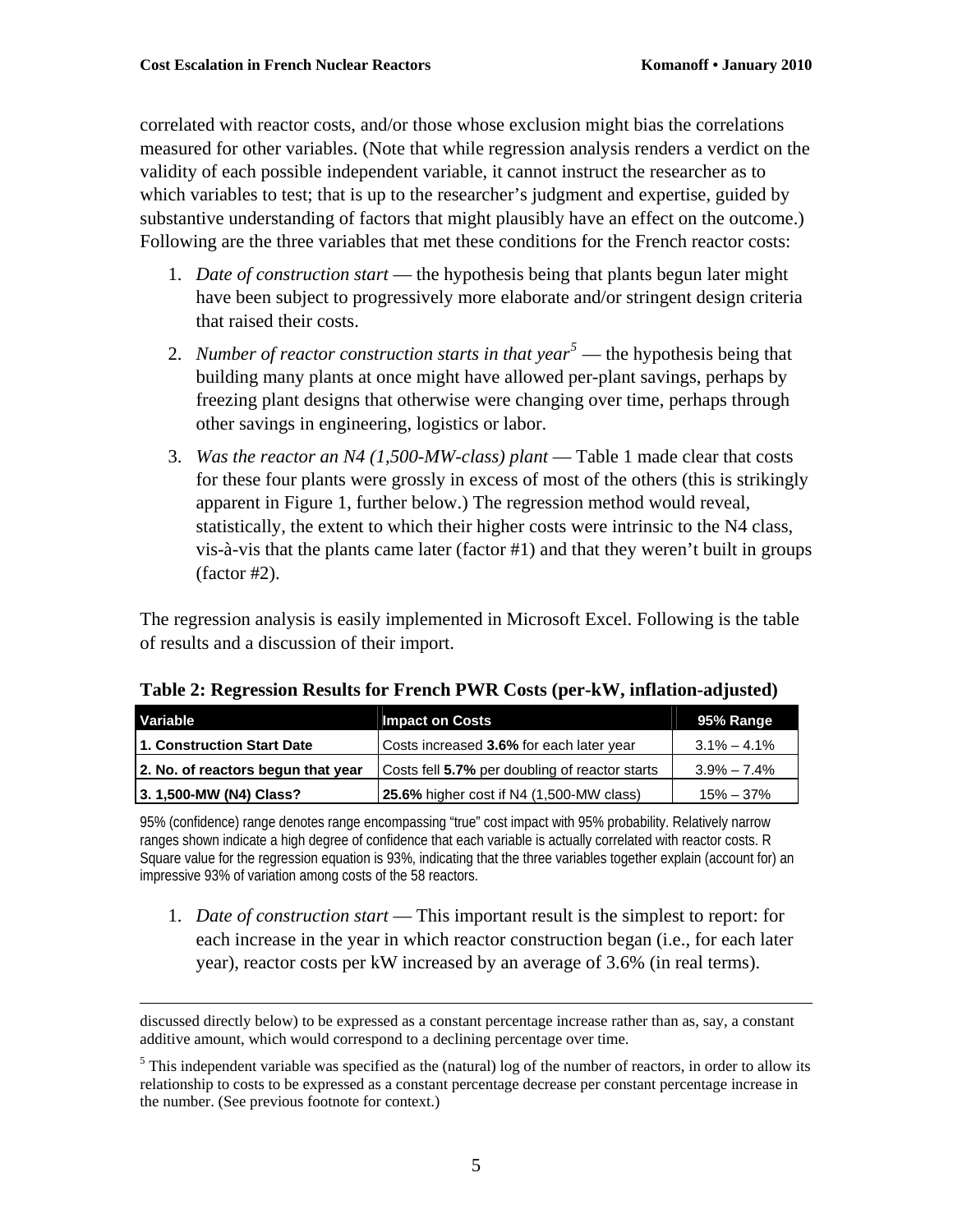$\overline{a}$ 

- 2. *Number of reactor construction starts in that year* This result is relative rather than absolute. It says that doubling the number of plants started in a calendar year — say, building 6 rather than 3, or 4 rather than 2 — reduced the costs of all plants begun in that year by 5.7%, on average.
- 3. *Was the reactor an N4 (1,500-MW-class) plant*  If so, it cost 26% more than otherwise.

Together, the three factors explain the approximate doubling of costs for the N4 reactors: Because the N4 plants started construction nine years later, on average, than the CP and P4 plants, they suffered nine more years of chronologically-based cost escalation, raising their costs an average of  $39\%$ .<sup>[6](#page-5-0)</sup> Because on average only 1.5 plants were started during the years the N4 plants started construction, versus an average of 5.7 for the CP and P4 plants, the N4's missed out on cost-cutting opportunities from mass reactor construction to the tune of 11-12% higher costs.<sup>[7](#page-5-1)</sup> Combine these two factors with the third, the  $26\%$ intrinsic higher costs for the N4 design shown in Table 2, and the result is a 95% higher average cost, ${}^{8}$  ${}^{8}$  ${}^{8}$  more or less matching (and explaining) the roughly two-fold cost difference between the N4 plants and the earlier plants shown in Table 1.

#### **Characterizing Cost Escalation in the French Nuclear Program**

The most significant result from the regression model, in my view, is the 3.6% annual increase in reactor costs. Indeed, in a real sense the greatest value of factors two and three is to control for "confounding" factors (cost savings for multiple reactor starts, and higher costs for the N4's) so that the regression equation can reveal the "true" value of factor one, annual cost escalation.

By comparison, in my 1980-1981 analysis of U.S. nuclear power plants that were completed between late 1971 and late 1978, I measured the rate of real cost increase at 13.5% annually. That is three to four times the 3.6% per annum figure observed for the French program.<sup>[9](#page-5-3)</sup> On the other hand, the French figure was estimated through a (regression) process that effectively neutralized the significantly higher costs for the N4

<span id="page-5-0"></span> $6$  Calculated as the annual escalation factor, 1.0359, raised to the 9.35 power (the number of years between the mean construction-start date of the N4 plants and that of the other 54 plants).

<span id="page-5-1"></span><sup>&</sup>lt;sup>7</sup> Calculated as the reciprocal of: 0.943 (the complement of the 5.7% cost saving per doubling of reactor starts), raised to the following power: 5.7/1.5 divided by two.

<span id="page-5-2"></span> $8$  Calculated as the product of the first factor, 1.39; the second factor, 1.116; and the third factor, 1.256.

<span id="page-5-3"></span><sup>&</sup>lt;sup>9</sup> The 13.5%/annum U.S. finding, from *Power Plant Cost Escalation*, <u>op. cit.,</u> especially Chapter 10, is not perfectly fungible with the 3.6%/annum result for the French reactors. The French result is apart from (i.e., controlled for) two non-chronological factors, whereas the U.S. result incorporated a half-dozen such factors. Moreover, the U.S. result, unlike the French, adjusted for inflation in construction-sector inputs such as labor, thus reducing it slightly, while incorporating (real) interest during construction, which raised it slightly. Nevertheless, even taking these differences into account, the conclusion appears robust that annual cost escalation for the U.S. reactors was three to four times as great as for the French.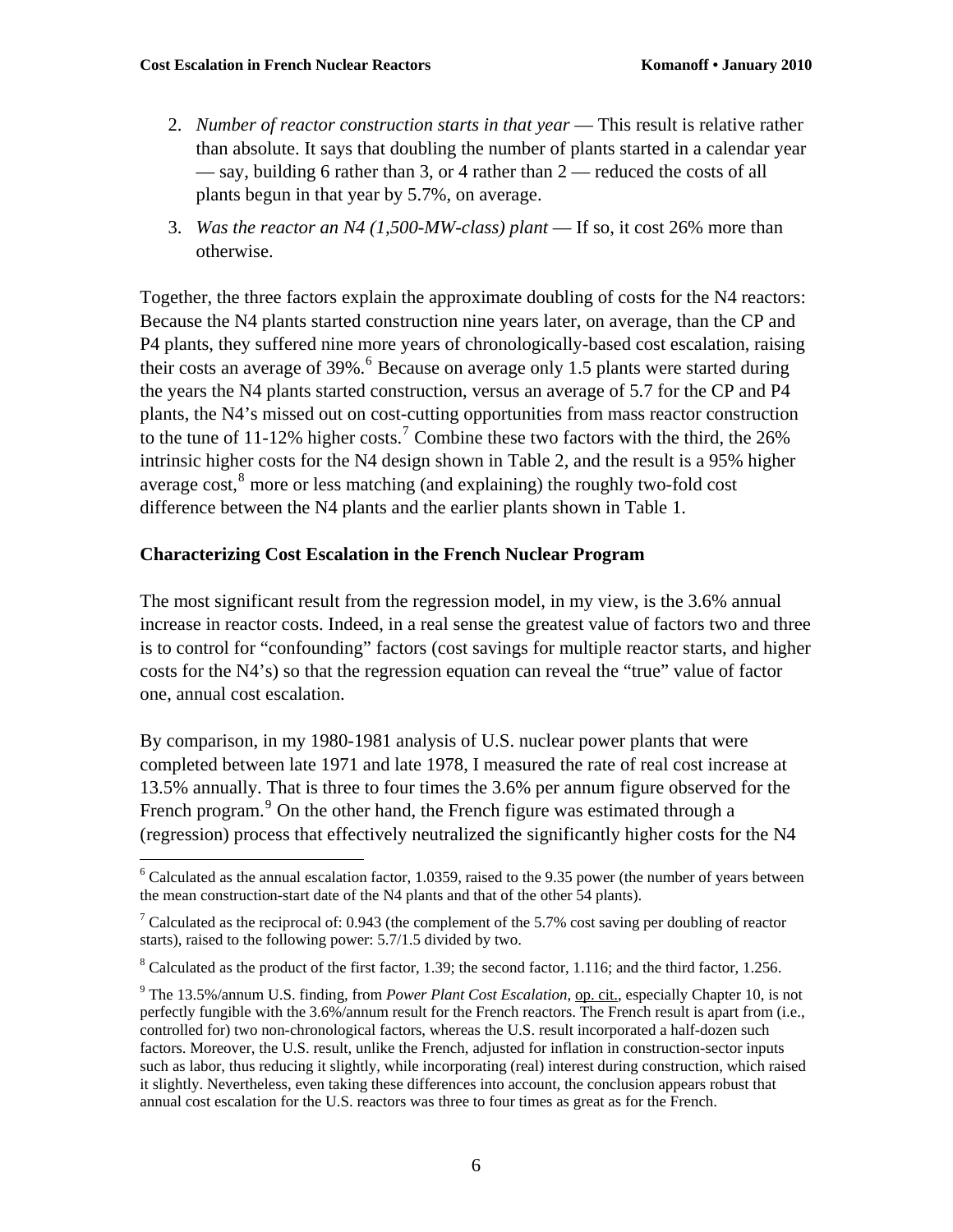plants by creating a special independent variable for those plants alone. Moreover, the 3.6%/year result for the French plants, while noteworthy, doesn't fully characterize overall cost escalation over the course of the French nuclear construction program. For that, we need to return to Arnulf's database, beginning with construction start dates for the French reactors. These are summarized in Table 1, above, and shown in Figure 1, below.



Both the table and figure make clear that 55 of the 58 reactors — all 34 CP's, all 20 P4's, and one N4 — began construction during a 13-year period, from late 1971 to late 1984, whereas the remaining three reactors, all N4's, were begun later: on the last day of 1985, in October 1988, and in April 1991. *The rate of reactor construction starts per year in the later period (covering the last three plants) was seven times less than in the later period (covering the first 55).* 

The 3.6% per year cost-escalation rate was calculated on, and thus applies to, the date that construction began. Two factors militate in favor of applying it over the 1971-1984 period *and no further*: first, very few reactors — just three — were begun after 1984; second, with one exception (the first N4 unit), all of the 55 reactors that did begin construction in 1971-1984 used one of two standard designs and were built under an industrial regime characterized by concurrent construction of a large number of such standardized reactors.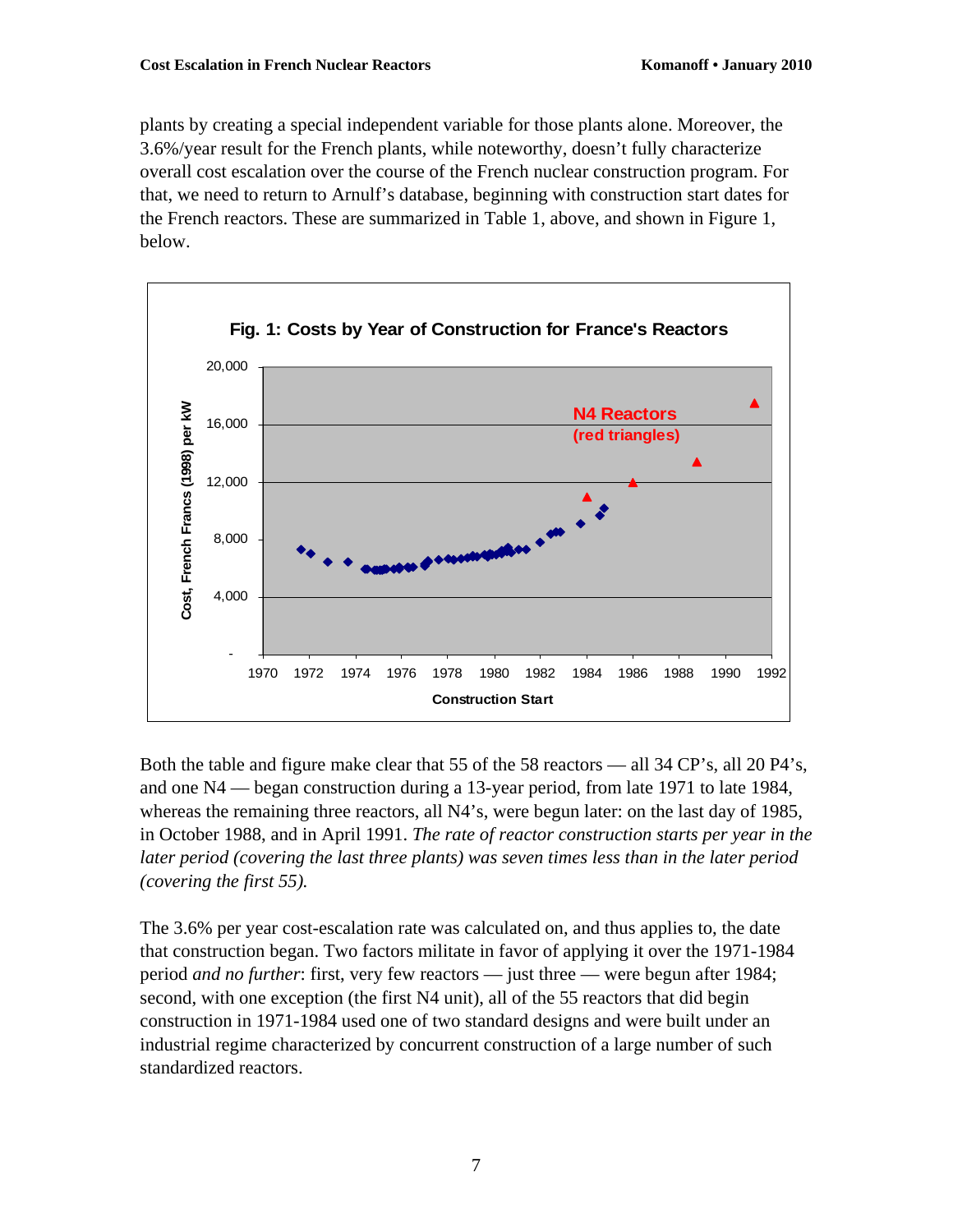The product of compounding a 3.6% annual increase over 13 years is an increase of approximately 60%. (Arithmetically, raising 1.036 to the  $13<sup>th</sup>$  power yields approximately 1.60.) We thus summarize our regression findings as follows:

- **1.** From the early 1970s to the late 1990s, 58 commercial pressurized water reactors, embodying three different unit sizes (900, 1,300 and 1,500 megawatts) were built in France. **From the beginning of this program nearly to the end, the real perkilowatt costs to construct these plants grew by approximately 60%.**
- 2. An important caveat to this finding pertains to the four units employing the largest (1,500-MW) reactor design known as N4. Taken as a whole, **the four N4 reactors cost approximately twice as much per kilowatt to build as the other 54 reactors.** Their grossly higher costs are only partially reflected in the 60% figure above. Using a statistical simultaneous-correlation technique known as regression analysis, this doubling of costs may be attributed to three factors (in declining order of importance): (i) their later sequencing, which made them subject to more chronological-related cost escalation, (ii) design or construction issues inherent in the N4 design, and (iii) the loss of reactor economies due to their being constructed in relative isolation from other units.

# **Clarifying the Record**

The title of this section may appear presumptuous, particularly in that the record I aim to clarify is the work of Dr. Arnulf Grubler, upon whose data I relied to construct my statistical analysis of French nuclear costs.

Yet my findings differ importantly from those in the IIASA "interim paper" that Arnulf published in October 2008,  $^{10}$  $^{10}$  $^{10}$  a few weeks prior to my impromptu meeting with Amory Lovins in New York, as this excerpt from the abstract of Arnulf's paper shows:

Drawing on largely unknown public records, [this] paper reveals for the first time both absolute as well as specific reactor costs and their evolution over time. Its most significant finding is that even this most successful nuclear scale-up was characterized by a substantial escalation of real-term reactor construction costs. **Specific costs per kW installed capacity increased by more than a factor of three between the first and last reactor generations built.** (emphasis added)

If by "generations" Arnulf is referring to all reactors in any of the three classes presented here in Table 1, then his conclusion which I have bold-faced above does not appear to be supported by the data. The straightforward computation of averages in Table 1 demonstrates that the four N4 (1,500-MW) reactors as a class were only a little more than

 $\overline{a}$ 

<span id="page-7-0"></span> $10$  See citation in footnote 2, above.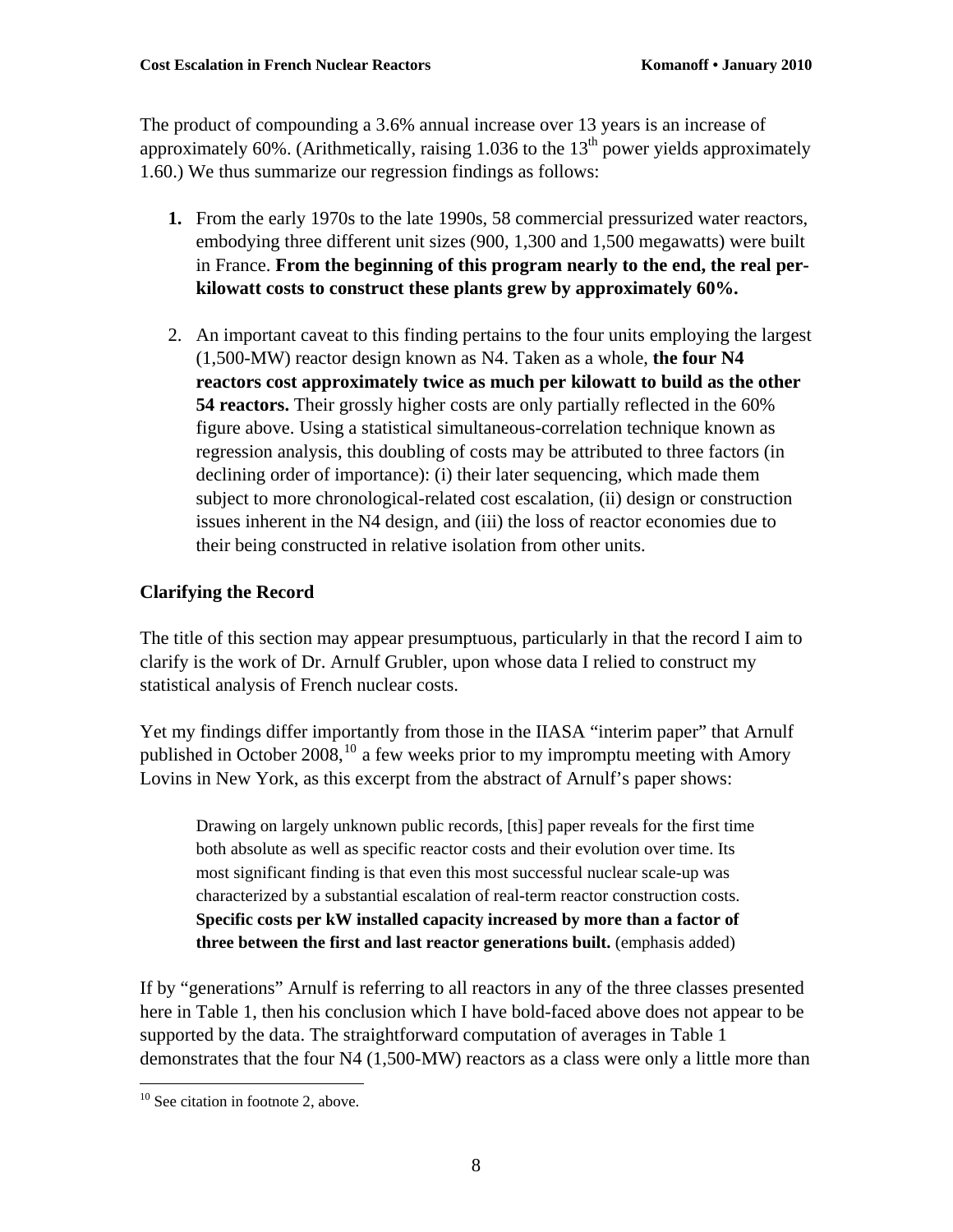$\overline{a}$ 

*twice* as expensive to build, per kilowatt, as the thirty units comprising the first group (the 900-MW CP reactors).

But even that fact, regarding the doubling of costs, appears to give undue weight to the high costs of the N4 reactors that drew the curtain on the French PWR program in the 1990s. The truest "takeaway" from the program's costs, in my view, is that over the 13 year period in which ÉDF began construction of 55 of the 58 reactors that made up the program, real per-kW costs increased approximately 1.6-fold, i.e., by 60%. To be sure, this relative containment of costs was undercut by the significant additional cost escalation suffered by the trio of N4 reactors whose construction began after the 13-year period. Nevertheless, France's experience in building the 58 reactors as a whole stands in impressive contrast to the American reactor program, the real per-kW costs of which increased by approximately 140% (2.4-fold) over just the seven years, 1971-78, corresponding to the first phase of the French program, and probably by 400% (5-fold) from 1971 to the late  $1980s$ .<sup>[11](#page-8-0)</sup>

How, then, did Arnulf come to report that real reactor costs (per kW) more than tripled over the course of the French program? I'm not entirely sure, but this passage, from pp. 25-26 of his paper, may point to possible problems:

The reference model suggest[s] a cost escalation from 4,200-4,400 to 14,500 FF98 [per kW] between the CP0/CP1 reactors constructed [completed] during 1974–1977 and the last N4 reactors constructed [completed] in the mid-1990s, i.e., by a factor of 3.4.

A glance at Fig. 1, above, which displays, in chronological order of start of construction, the per-kW costs that Arnulf provided to me for each of the 58 reactors, shows that no reactors were built for even close to the minimum level of 4,200 to 4,400 French francs per kW that Arnulf claimed in his paper. Rather, the least-cost plants cost around 5,840 French francs per kW. (All figures are in 1998 terms.)

The ratio of Arnulf's high-end figure, 14,500 French francs per kW, to the corrected lowend figure of 5,840 FF/kW, is approximately 2.5, which is considerably less than 3.4. But there is an additional correction to be made: only a single, solitary plant came in at Arnulf's high-end figure of 14,500 or more per kW, as Fig. 1 shows. Indeed, aside from that reactor, only one other unit cost more than 12,000 per kW. The ratio of 12,000 to 5,840, which is 2.05, would indicate only a doubling of costs. It appears, then, that

<span id="page-8-0"></span><sup>&</sup>lt;sup>11</sup> The correspondence is inexact because the same dates apply to construction *starts* for France and construction *completions* for the U.S. The 140% figure is referenced here in an earlier footnote, in the section "Characterizing Cost Escalation." The 400% figure is a rough estimate based on the premise that real U.S. per-kW reactor costs somewhat more than doubled from late-1970s completed plants to late-1980s plants. Combining a 140% increase and a 100+% increase yields a roughly 400% increase.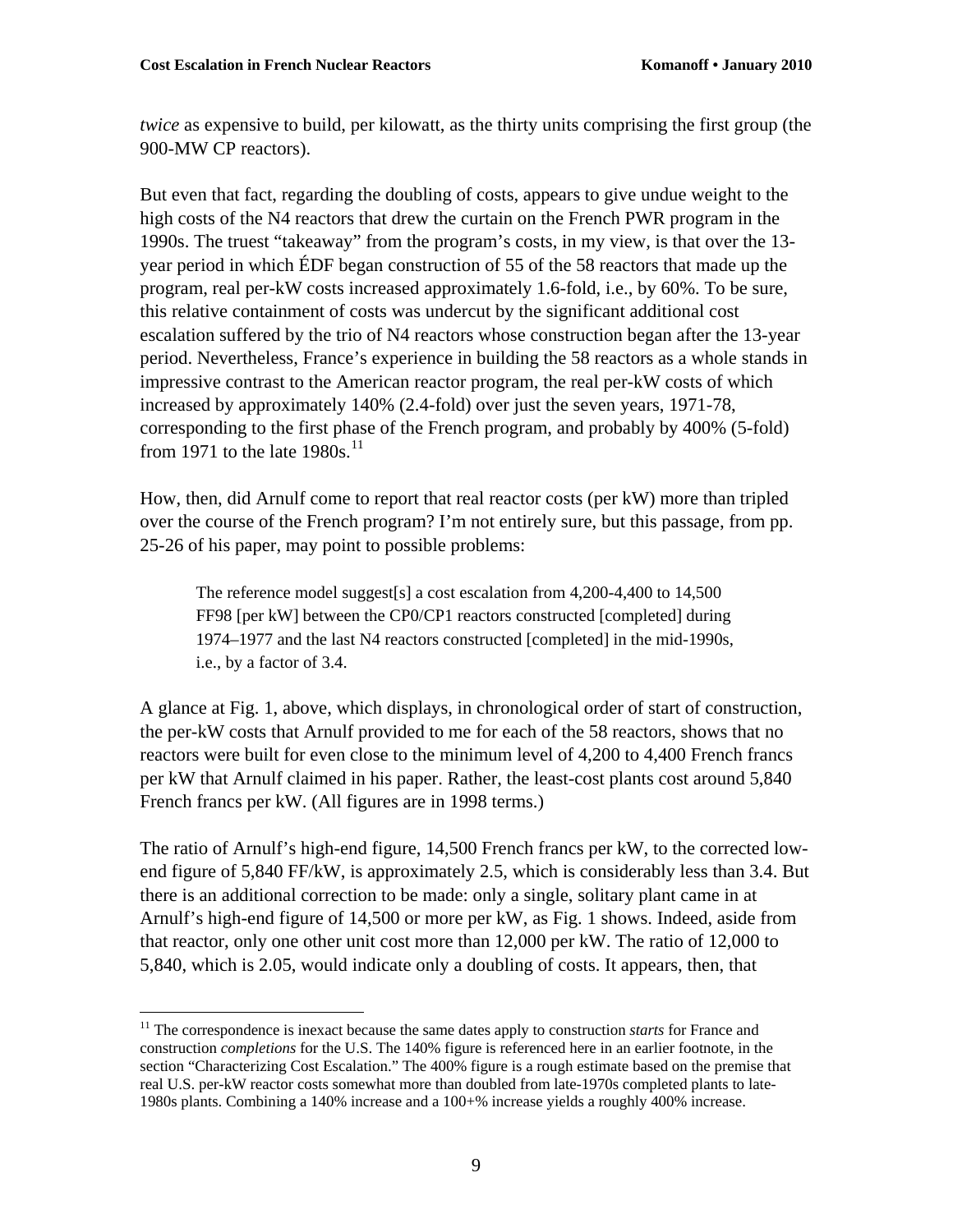Arnulf's factor of 3.4 is an artifact of understating the low end of the cost scale and using just two data points to represent the high end.

Yet even using a more rounded (and accurate) group of endpoints invariably builds in an element of guesswork, or, worse, arbitrariness, since there is no *a priori* reason to select one group over another. Moreover, even if there were a canonical procedure for selecting the endpoints, drawing conclusions from them alone would effectively discard the intervening data, corresponding to some 50 plants — the vast majority of the sample.

The antidote is to apply regression analysis to the entire sample. In this way, every plant's cost contributes to measuring the cost trends. While there will always be an element of judgment in the analyst's choice of independent variables to be tested (and in specifying their functional forms, e.g., exponential via linear via logarithmic), at least that is transparent, and other analysts are free to test other variables. Most importantly, with regression analysis, *all* of the data contribute to estimating the influence of the independent variables on the dependent variable.

### **Suggestions for Further Research**

This paper is a modest effort to explore the terrain opened by Arnulf Grubler's 2009 investigations into historical French nuclear power costs and clarify his results. My current interests lie elsewhere — primarily in improving urban transportation through traffic pricing, and in establishing and communicating the environmental and equity benefits of taxing carbon emissions. Following are suggestions for research by others:

- 1. Validate Arnulf's procedure for assigning annual French "gross" costs of nuclear plant construction to the individual reactors undertaken in those years. If this results in an altered cost database, rerun the regression model to derive corrected coefficients corresponding to the model's three explanatory factors.
- 2. Determine the factors that brought about the observed annual 3.6% real escalation in reactor per-kW costs reported here. Investigation of the "causes" should be at several levels, including the *engineering* level (i.e., were there design and construction changes that increased the required inputs of labor and materials?), and, in turn, identifying the factors that led to those engineering changes.
- 3. Determine the causes of the sharply higher costs observed for the N4 reactors. One avenue of inquiry might be the influence of the 1986 Chernobyl accident, in what was then the Soviet Union, on French regulatory criteria and, hence, reactor costs. Since no N4 reactors had been completed (in fact, two hadn't begun construction while the other two had barely started), this group could easily have been more affected than the CP (900-MW) or P4 (1,300-MW) plants. Other factors that may also have been at work should be investigated as well.